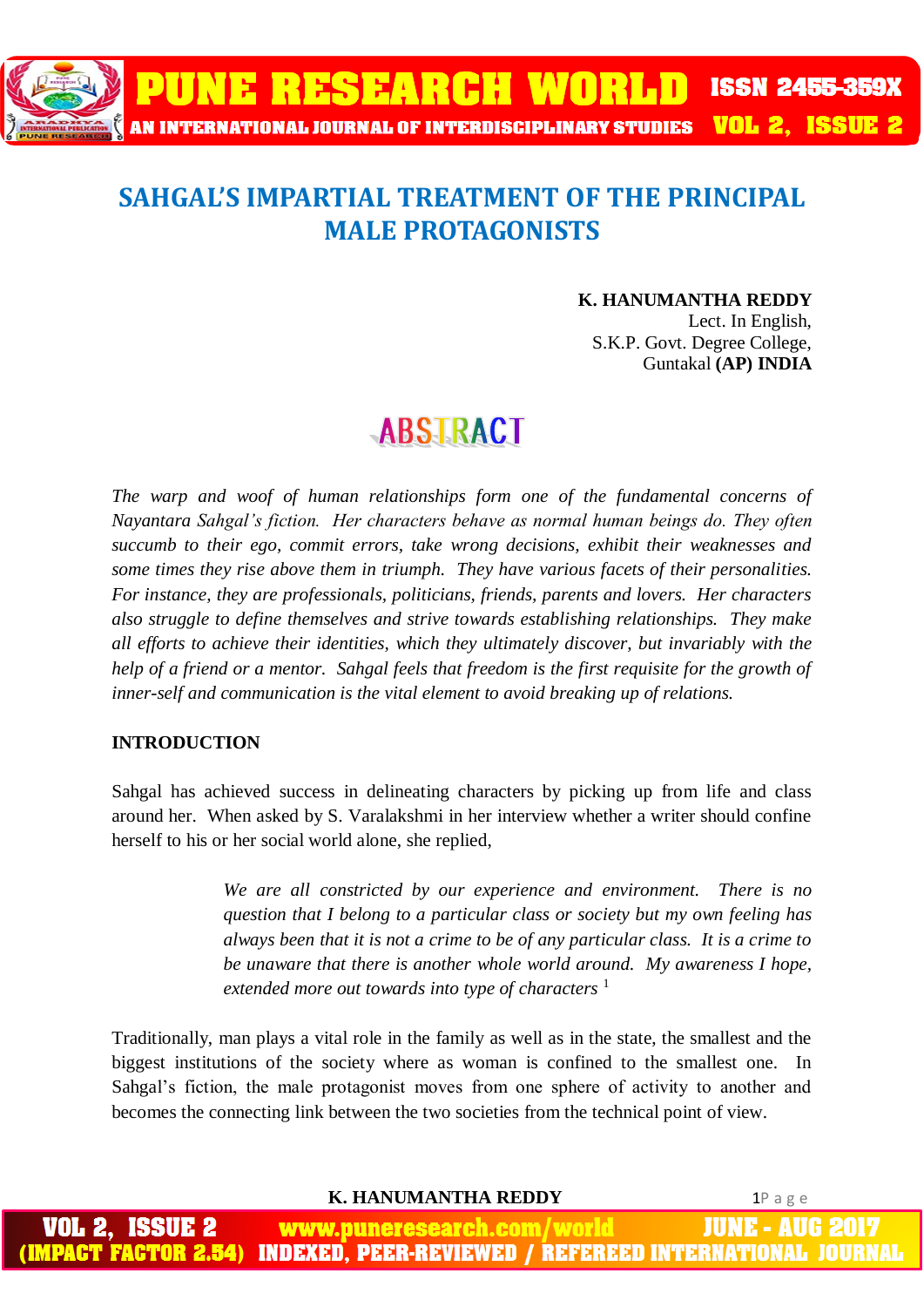A significant feature of Sahgal's fiction is that she introduces her theme of the quest for freedom through the delineation of male protagonists though surprisingly, she makes a scathing attack on the male dominated orthodox society.

Sanad, the Protagonist in *A Time to be Happy* is a young Anglo-Indian who struggles a lot to acclimatize himself to socio-political surroundings. He is caught between two worlds widely apart, one in which he has been raised and educated and while the other that existing outside his office, the British Raj. This is clear when he says thus ;

> *my body is in India, but my brain doesn't belong here. I might as well be an English man except for the colour of my skin. (232)*

Belonging to a wealthy family, he has failed to reach his father's ambition to mould him strictly.Therefore, his elder brother Girish who is a product of the same upbringing and it's influenc , fails to comprehend this unnerving dilemma of Sanad, when the latter is divided against himself, whether to leave his foreign firm or not. The development of Sanad grows out of his dilemma ultimately leading to his resignation from the British company. After resignation, he wants to be every inch an Indian and this is evident when he says,

> *"I don't want to feel like a stranger among my own people".* (232) and *"I must become familiar with my own country".* (269) .

There is no worse situation than when he finds himself reduced to a naught after spending years, money and energy to groom himself in a particular way. Sanad too realizes that his westernized training has become a futile exercise. Unlike him, the other products of British education consider a job in a foreign company a lucrative one. It is the narrator who could feel Sanad's desperation thus;

> *He stood beside me now, this nearly English young man brought up to be a success, puzzled and uncertain about his future (4)*

His sensitivity can not overlook the poverty around him. He is a dynamic person who develops from a raw state to a fully self-grown personality by the end of the novel. He questions the validity of western influence on Indian psyche and yearns to be a part of the history of the country of his birth. He doesn't accept the British blindly like his counterparts. The unsure ground on which Anglicized Indians like Sanad and hundreds of his ilk stood is painfully revealed in his own words.

> *It is a strange feeling to be midway between two worlds, not completely belonging to either. I don't belong entirely to India. My education, my upbringing and my sense of values have all combined to make me an un-*

> > **K. HANUMANTHA REDDY** 2P a g e

www.puneresearch.com/world IUNE -AUH INDEXED. PEER-REVIEWED / REFEREED INTERNATIONAL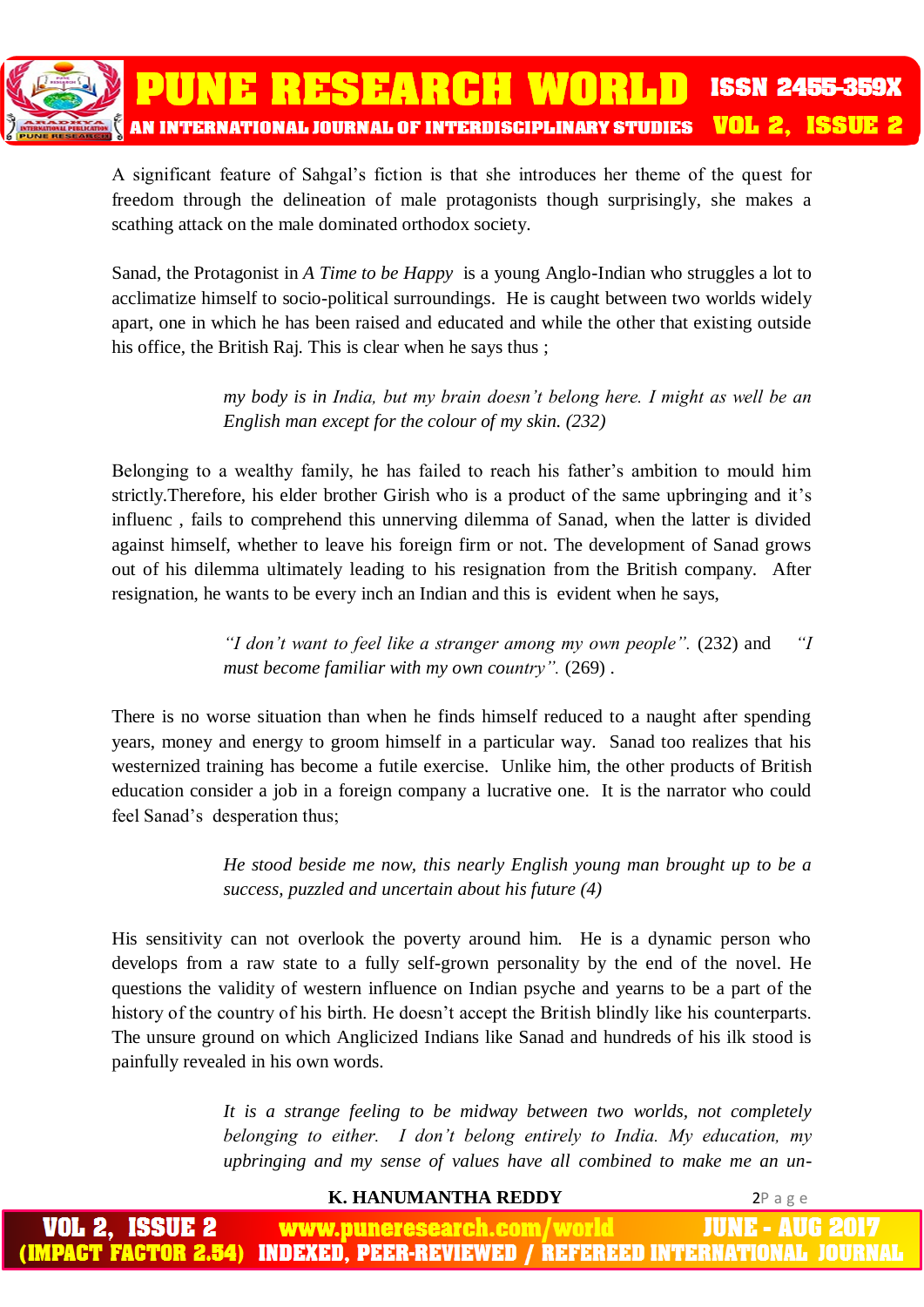*Indian. What do have I common with most of my country men? And of course there can be no question of my belonging to any other country (151)*

The Calcutta outside the club is reeking with the foul odour while the rooms inside fabulously decorated, delicious food consumed by the aristocratic congregation to which Sanad belongs. The discussions on polo and fishing and unconcerned with the calamitous famine in Bengal, makes Sanad suffer from intense isolation. Two opportunities come in his way to search for his identity. Kusum, the daughter of Madan Sahai, a University professor inspires him to learn Hindi and advise him to walk in Gandhi's ways. She also motivates him to spin Khadi. It is through spinning at the village fair that he comes to terms with himself. His guilt complex makes him sensitive to the traditional and cultural heritage of India. Ultimately, Gandhian principles guide him to put together the fragments of his shattered personality into one.

Rakesh, the central character in *This Time of Morning* resembles Sanad in the first novel. In the words of A.V. Krishna Rao,

If Mrs. Sahgal's *A Time to be Happy* is the story of Sanad, *This Time of Morning* can be aptly described as the story of Rakesh <sup>2</sup>

Of all the men characters, Rakesh is perhaps the chief spokesman for the omniscient author. It is through Rakesh, Sahgal vividly delineates the contemporary life in New Delhi. He Progresses from a state of uncertainty into that of inner certitude which is primarily the expression of freedom. One may call it communication or discussion or self-identity, it is possible only in a congenial atmosphere of freedom. Inevitably, every major character in the novel strives towards the realization of freedom as a basic human value. His clash with Kalyan, the corrupt minister without portfolio, adequately brings out his opinion. He remarks, while commenting on Kalyan who gives priority to groups rather than to individuals,

> *A group was individuals what was needed was not the burial of the self but rebirth and celebration for the only hope for the people anywhere was that they should recognize and foster each other's humanity as individuals (136)*

He finally settles down to have a discussion with Kalyan. *"Discussion always serves a purpose."(221)* Having been emancipated himself from the oppressive bondage of inhibition, Rakesh is very much inclined to have the warmth of a normal family like that of Kailas, the PM's reliable assistant, Mira, his devoted wife and Rashmi, their only daughter. His desperation at not having such a family is wellexpressed in his own words,

**K. HANUMANTHA REDDY** 3P a g e

IUNE ISSUE 2 www.puneresearch.com/world ACT FACTOR 2.54) INDEXED. PEER-REVIEWED / REFEREED INTERNATIONAL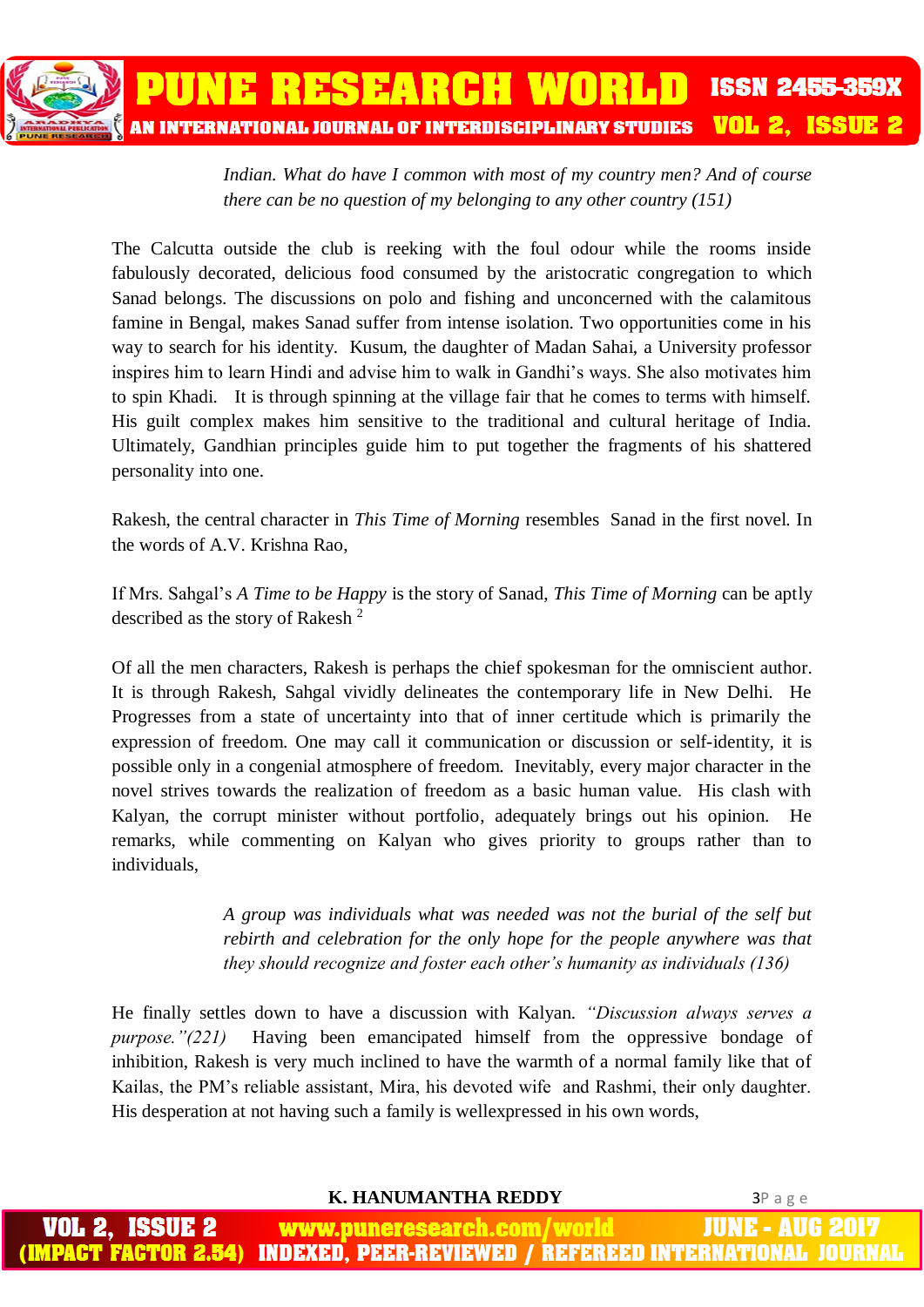

*Rakesh, sitting down to dinner with Rashmi and her mother, warmed to the familiar glow of their company. This was a family, even with Kailas away. These were people involved with one another. He and his father were just two people, not a family (43)*

Unfortunately, Rakesh doesn't find the affectionate bondage in his family. But his life takes a new twist when Rashmi's separation from her husband rekindles his personal interest in her. It means the beginning of a new and mature relationship on the emotional plane in the life of Rakesh.

Rakesh identifies himself with the new national political happenings in Delhi and rises above the bickerings between the I.C.S and I.F.S officers. He calls on Kalyan for a discussion to sort-out their differences. Thus, his is the case of piligrims progress from a state of uncertainity to that of conviction, confidence and inner certitude which, in a way, is symptomatic of the way towards realization of freedom without the use of violence, agitation or demonstration of tensions. Finally, he determines to have correspondence with Rashmi and feels that they have so much in common to share with each other. Rashmi too expresses her inclination to share her views with him. She says, *"Rakesh ?.... will you write to me. There's so much I'd like to share with you."(216)*

Vishal Dubey, the protagonist in *Storm in Chandigarh* is an idealistic and upright civil servant. He firmly believes that isolation is not inevitable in life and learns that communication and candor can help anyone to establish an amicable relationship even in the worst situations in life. He understands that decent human relationships can be cultivated with care, interest and above all, love and truth to the maximum extent. In his interaction with his former superior officer, Trivedi, he reveals his concept of higher morality which transcends even the belief in conscience.This is clear when he says,

> *It's a search for value, and an attempt to choose the better value, the real value, in any situation, and not just do what is done or what is expected (80)*

Very often one finds that suffering becomes the badge of honest people whose disinterested action, combined with an attitude of non-attachment likely to deprive them of intimacy and personal love. Dubey's marriage with Leela leads him to a great deal of mental agony and untold misery. When Leela, the self seeking woman becomes an audacious adulteress rather than an affectionate wife, he establishes affectionate communication with Saroj, a victim of her husband's Jaundice of Jealousy. He feels that his life is fully filled in her company and

> *. . . . an extraordinary sense of peace and happiness pervaded him. He wondered what was there in this impossible situation to be happy about a woman, not his, for whose well–being he was raked. But he knew his Joy was*

> > **K. HANUMANTHA REDDY** 4P a g e

www.puneresearch.com/world JUNE - AUG ACT FACTOR 2.54) INDEXED. PEER-REVIEWED / REFEREED INTERNATIONAL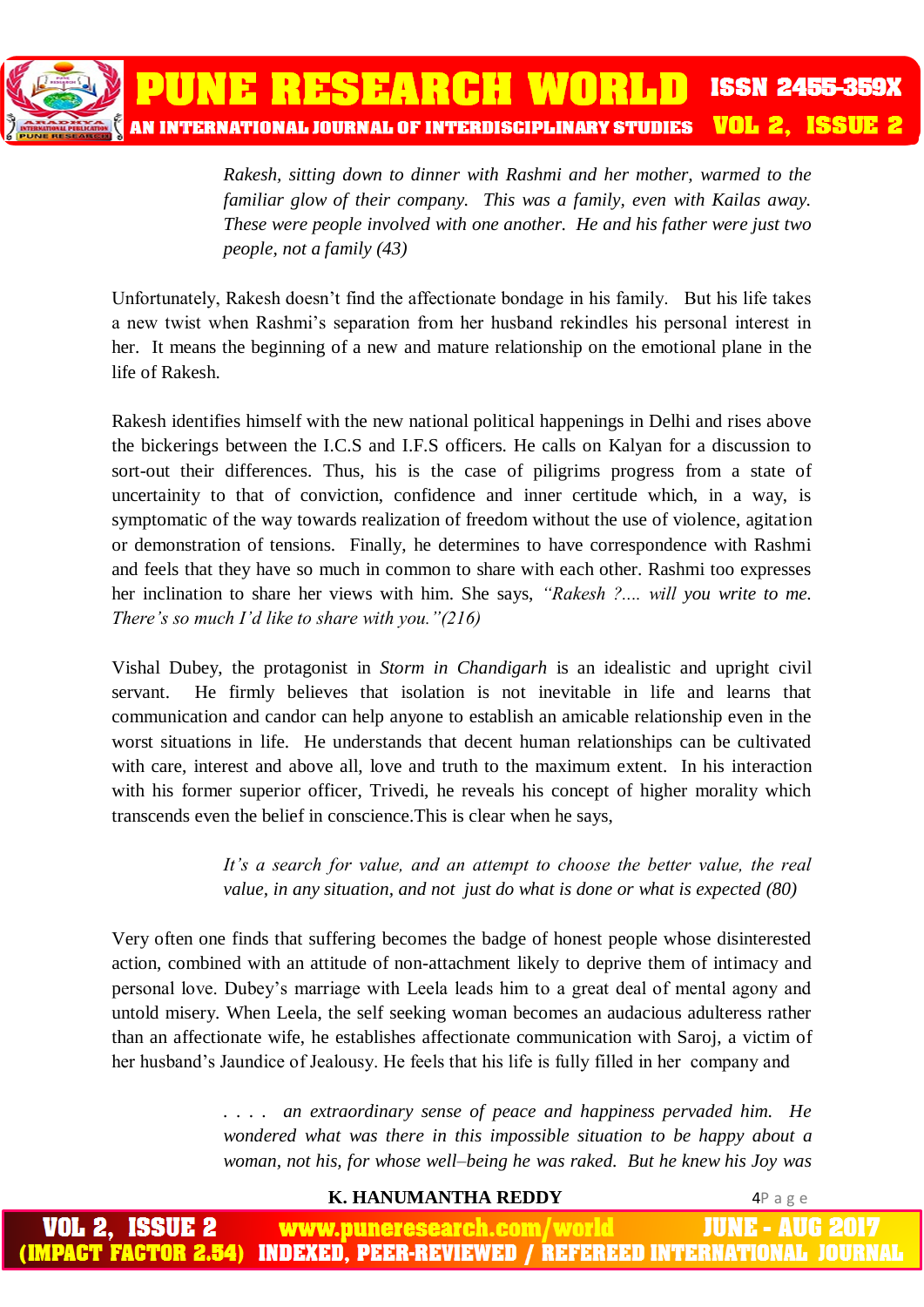

*for the fact that he had come home, and that a life time's belonging could now be concentrated on loving Saroj(222)*

He expresses his deep concern for the Indian women who suffer silently and become victims of the male tyranny. This is revealed in the following passage.

> *He thought of his own country as the subdued sex, creatures not yet emerged from the chrysalis for whom the adventure of self expression had not even began. Whatever womanhood had once meant in India had been lost in the mists of antiquity. In its place there had long been a figure of humility, neck bent, eyes down cast, living flesh consigned to oblivion.(189)*

Having understood the intense suffering of Saroj, he provides her much needed help and becomes her intimate friend.

The central Home Minister nominates Vishal as the liaison officer of the centre to the newly divided states of Punjab and Haryana to restore normality and peace. He analyzes him carefully when he has discharged his duties successfully as a ration officer preserving human dignity in refugee camps at the time of partition of the country. He always identifies himself with the virtuous, patriotic, truthful and the helpless like Saroj and Harpal Singh, the CM of Haryana. He becomes part of everything that has come into contact with him, a curious ecstasy of involvement with ground he walks on, the problem he is tackling and the people he be friends. He is the kind of a person who cannot get much out of a situation or a relation unless he gives his affection or loyalty to it.

He knows the importance of time in life and makes use of every second of it. He believes that everything that lives has a yearning for freedom and no power on earth can prevent it. He rightly thinks that, *'freedom is just an isolated political achievement' (225).* He insists that it should become a habit of mind or a way of life. He feels that sometimes solitude is inevitable but he has strong belief in the concept of dialogue and condor. He maintains balance of mind and does not goad a situation to climax. He is inclined to take hasty decisions under duress. He waits as he believes that waiting has a value and that worthwhile solution to a problem is seldom born of violence and high tension. Above all, he waits because it is the civilized instinct not to damage the smallest chance of a genuine change. Dubey advises Harpal Singh, the C.M. of Haryana to make a stand clear against the violent and despotic attitude of Gyan Singh, the C.M of Punjab. He counsels Saroj, the divorced wife of Inder to leave for Delhi in the interest of her baby. He endorses the conviction of Gandhi that every man or woman, however weak in body, is the guardian of his or her self respect and liberty. He instills confidence in Saroj and provides a new lease of life to her. At the end, he emerges as a champion of truth, non-violence, love and patience.

**K. HANUMANTHA REDDY** 5P a g e

JUNE -ISSUE 2 www.puneresearch.com/world ACT FACTOR 2.54) INDEXED. PEER-REVIEWED / REFEREED INTERNATIONAL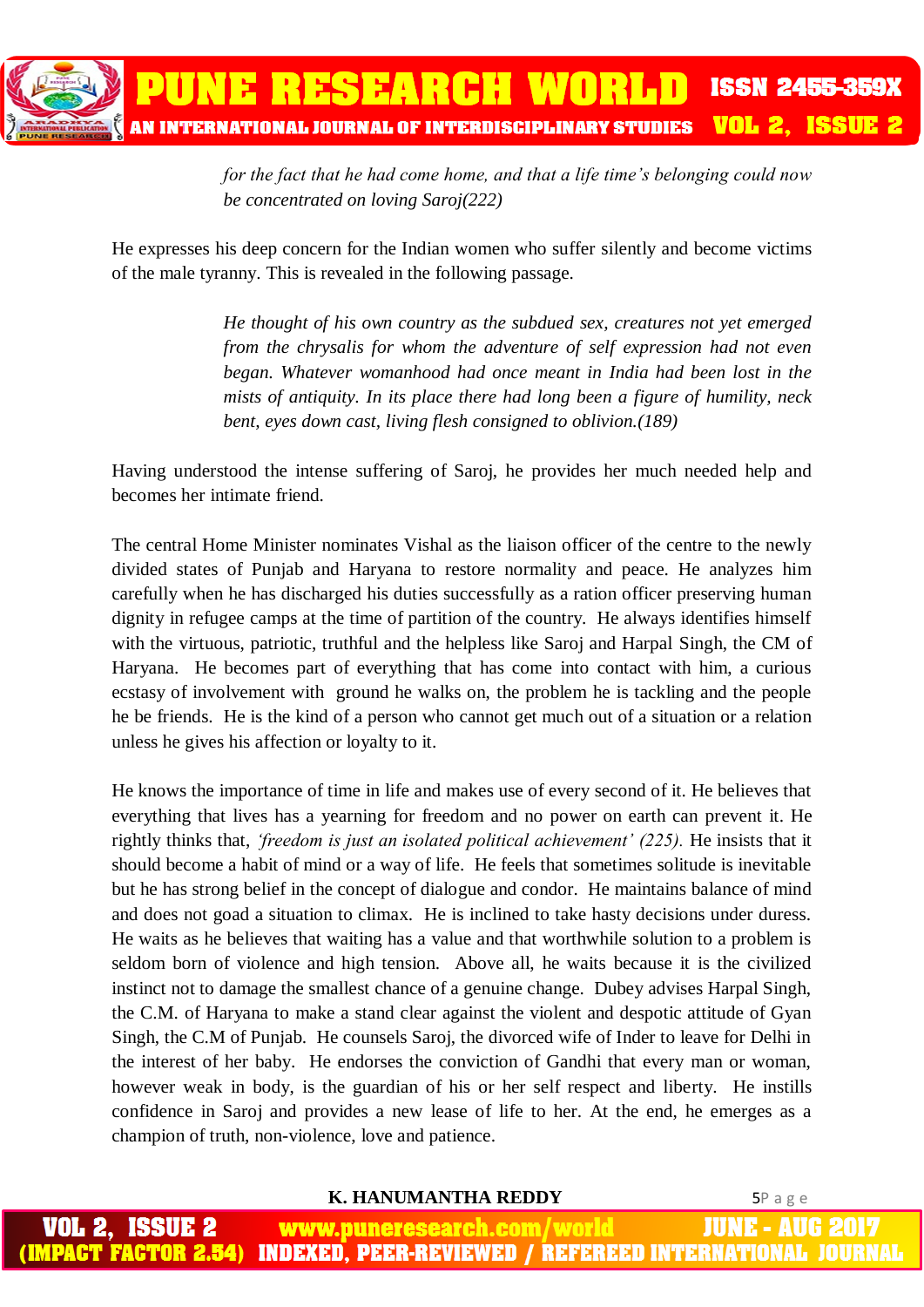Raj, the protagonist of *The Day in Shadow***,** is also a modern liberal humanist like Rakesh and Vishal, the Protagonists of *This Time of Morning* and *Storm in Chandigarh* respectively. He inherits the belief in the tenets of Christian humanism from his father. He has immense zeal for life and wants to find fulfillment in it. As he acts purely out of conviction, he always sides himself with the innocent victims. With his motto of 'think for yourself', he exhibits intellectual independence in his public life. He combines in himself the two essential qualities, Justice and gentleness. He always does what he says and never deviates himself from his words. In the words of Simrit, the divorced wife of Som and a freelance journalist,

PUNE RESEARCH WORLD

AN INTERNATIONAL JOURNAL OF INTERDISCIPLINARY STUDIES

*'with Raj 'yes' meant 'yes' and 'no' meant 'no'…. He always did what he said he would do'(16)*

Like Dubey, he is committed and wants to have complete involvement, if there is any involvement at all. He does not agree that fate is the answer to human problems. He wishes that people should be free-willed and creative as the world is on the threshold of immense changes.

Raj is critical of Simrit when he learns that she has signed innocently the divorce settlement prepared by her rich husband . He thinks of the divorce settlement as *'slow butchery'* (40), But soon realizes that the monstrous divorce settlement of Simrit is nothing but the mirror of a whole culture, especially of a woman who always takes things lying down. Raj considers her meek acceptance of her fate an act of helplessness which is common for all woman. He says ,

> *'The women angle makes about as much dent as an insects on a laser beam'(146)*

Simrit gets a healing touch to her wounded heart and finds solace in the company of Raj. His spirit transforms her life metaphorically into a mountain pinnacle. Thus; *"From this high spot an immense valley of choices spread out before her gaze"(236).* Raj and Simrit closely resembling vishal Dubey and Saroj in *Storm in Chandigarh* bask in the sunshine of freedom and exchange with each other "The good tidings of great joy" of life, deeply rooted in faith.

Committed to the public service, the involvement of Raj in the national affairs is complete and total. Being candid in his views and broad in his outlook, he remains an independent member in the parliament without yielding to the temptations cast on him by the political parties and expresses his aversion to the unity of amoral, opportunistic politicians. He calls it,*"shadowy beginnings of a vast alliance"(152).*

For him, India is almost his personal possession, in turn his delight and his devastation. Having seen politics from close quarters and gained practical experience, he understands that

**K. HANUMANTHA REDDY** 6P a g e

**ISSN 2455-359X** 

**VOL 2, ISSUE 2**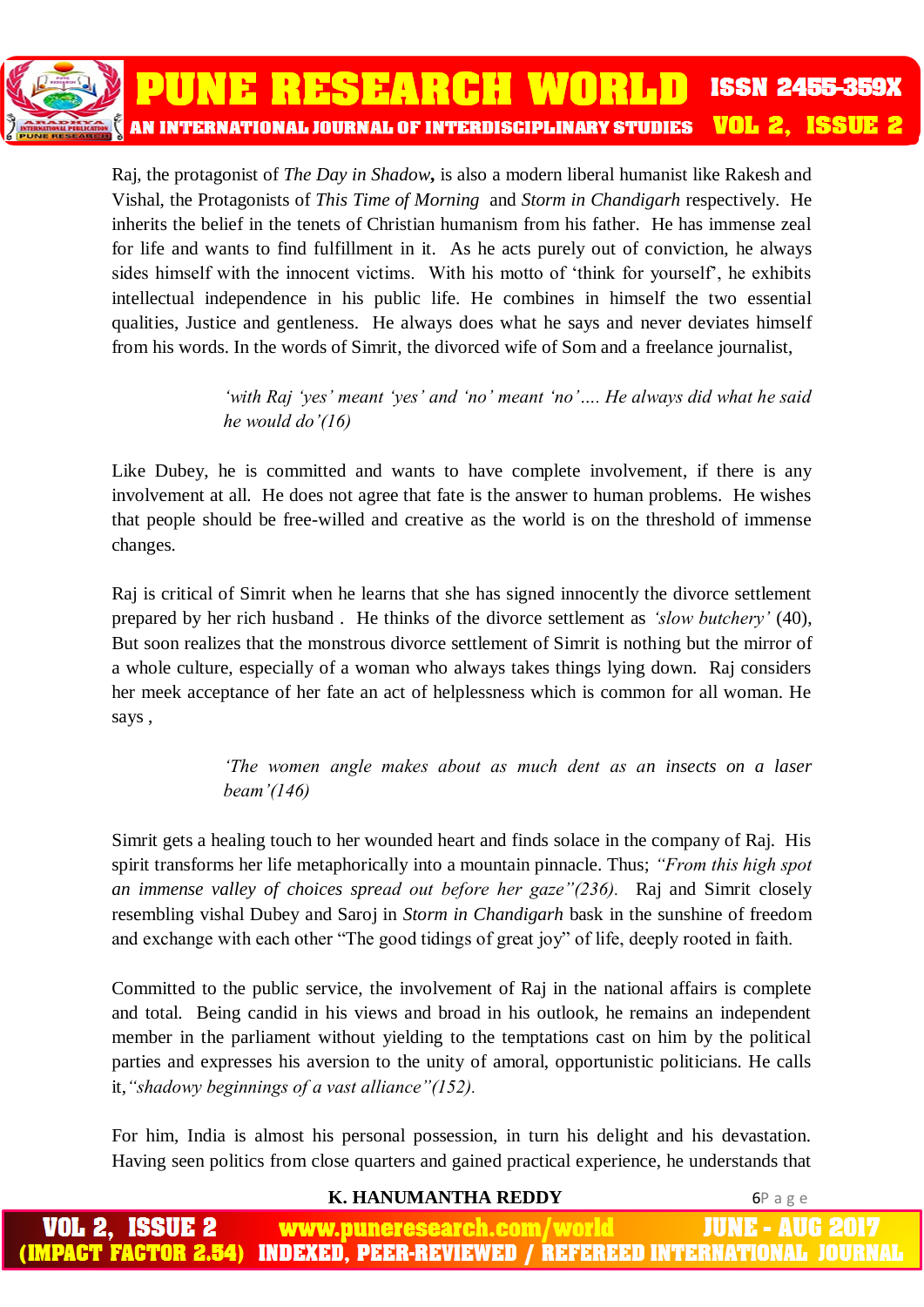

there is a huge difference on ideological terms between him and his contemporary politicians who strive for selfish aggrandizement like SumerSing, amoral and opportunistic minister of state in the Union cabinet. He understands that they belong to different lines of thinking, though all of them, including himself, support the democratic form of Government.

Like Dubey, Raj also waits patiently and takes the decision at the appropriate time. Infact, he never discusses marriage with Simrit but only encourages her to be assertive and independent and aids her to regain her lost confidence as well as intellect. But at the end of the novel, when the situation demands, he suddenly declares that he is going to marry her. Thus, his character can aptly be described as a Christian by birth, a liberal thinker by temperament and a fearless exponent of his ideas.

Usman, the Vice-Chancellor of Delhi University, in *A Situation in New Delhi,* claims India as his motherland as he is aware of the rich humanistic heritage of the country. He resigns to his post after the students' unrest. He is totally upset when political interference makes inroads into the university. The new aristocracy of ministers sit in a cool capsule cabinet rooms and forget the plurality of the Indian society. He says ,

> *We are a society at the cross–roads, all right, as the professors in the cabinet keep saying… But they don't realize how may cross–roads we're at, some in yesterday, some in tomorrow, some in the middle ages(41,42).*

Despite the inclination of his wife to leave India, he is not interested to leave, especially at a time when the country is standing at the cross roads. He feels the vital need to move forward carrying everyone together to fight against opportunism and nepotism in politics. He is aware of the fact that

> *"Revolutions, if they had any meaning, meant putting oneself into the crucible of change" (30).*

He rightly understands that nothing can be achieved by evading the problems. He inspires the students to face the hardship and instills the spirit of sacrifice to bringin political change.He exhort them to possess

*"The Individual readiness for hardship, the personal desire for sacrifice"(58).*

He affirms his faith in love, purity and soul's surmise for which Shivaraj, the deceased charismatic prime minister lived for. With indomitable will power, he makes sincere endeavors to restore the human factor to its proper eminence in politics.According to him,

**K. HANUMANTHA REDDY** 7P a g e

www.puneresearch.com/world INDEXED. PEER-REVIEWED / REFEREED INTERNATIO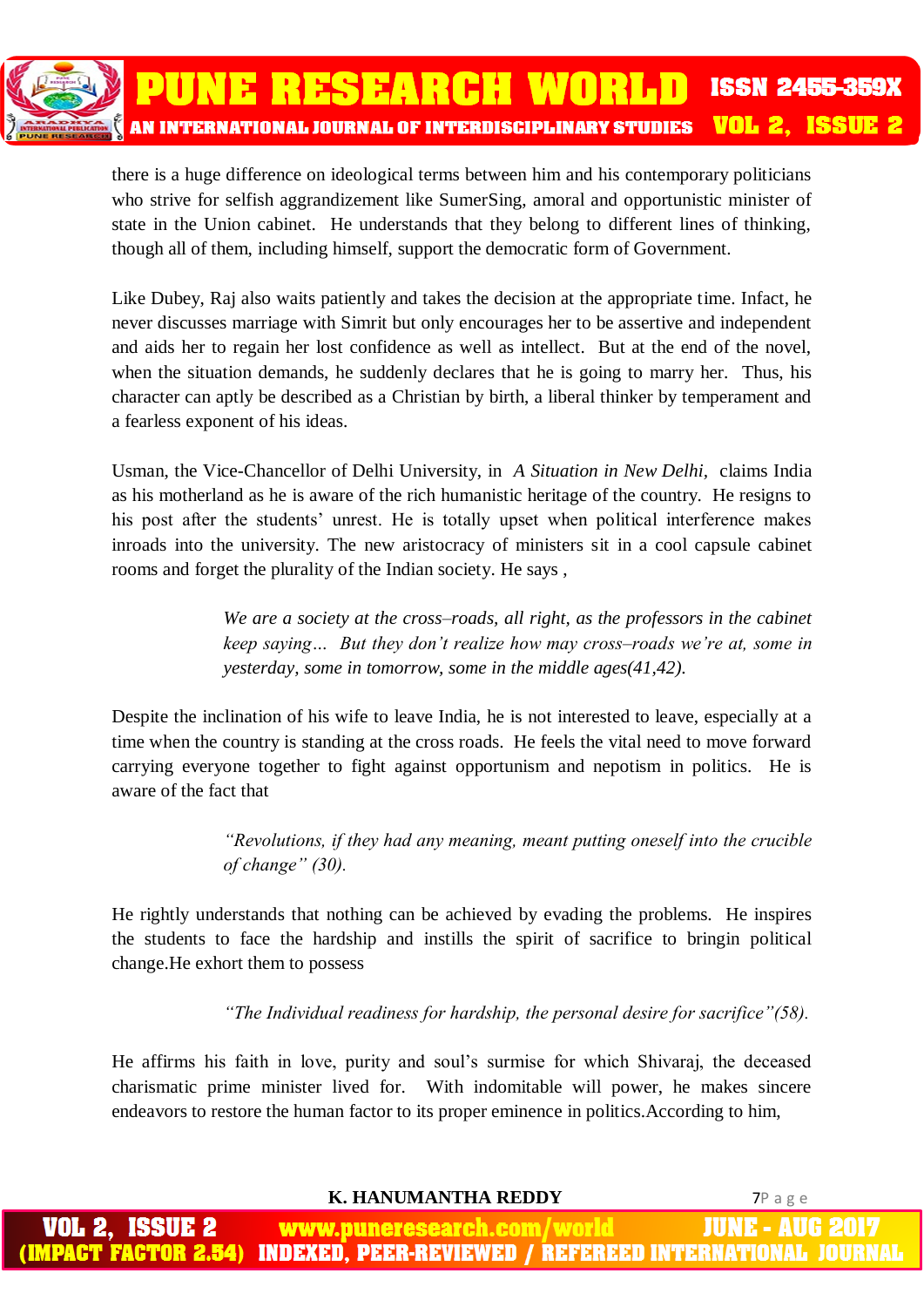

*"Revolution from the ground, a hunger and thirst for Justice in all forms" (117 ) should be the need of the hour.*

He adopts non-violence as a means to achieve his ends , *"The only way most people in his country understand" (116).*

His idea is to establish a government *"with maximum power to the small community" (83 – 84)* to make people govern themselves in a meaningful way. His individual triumph lies in reaching the innercore of the people. Gandhi emphasizes the role of the individual in bringing about a change and says, "The individual must learn to adjust his individualism to the requirements of social progress" <sup>3</sup>

Usman, along with Devi, the sister of Shiva raj, starts his movement with a mission to build a new future for his country based on mutual faith, comradeship and participation.

Ravi Kachru, an IAS officer in *Rich Like us* was a committed communist when he was a student at oxford. He is unable to sustain his communist ideas when he faces the real world. Sonali, an IAS officer and his classmate at oxford tells about him thus;

> *Even when we did not agree with him, he was the inspiration of all us radicals and we never did understand why instead of throwing his lot with commitments after oxford changed his mind and joined civil service as I, in search of another kind of involvement had already decided to do. Within a few years Ravi is making his way up there hierarchy and when the emergency comes he is one of Mrs Indira's favourates, the higher – up (176)*

He falls into the trap of emergency which is declared only for the sake of family rule. Sonali notes this in a tone of detached despair. This is clear when he says,

> *"We all know this was no emergency… We were all taking part in a thinly disguised masquerade , preparing the stage for a family rule…. No one wanted trouble. We played along, pretending to impress new clothes" (P 23- 24)*

Sonali wonders how canone make a journey from the communist manifesto to the royalist. Ravi becomes one among the numerous sycophants who,

> *'radiated sincerity.. earnestness and commitment"(26)* and making a *"ceremony of everything from lighting a cigarette to opening a conversation (27).*

> > **K. HANUMANTHA REDDY** 8P a g e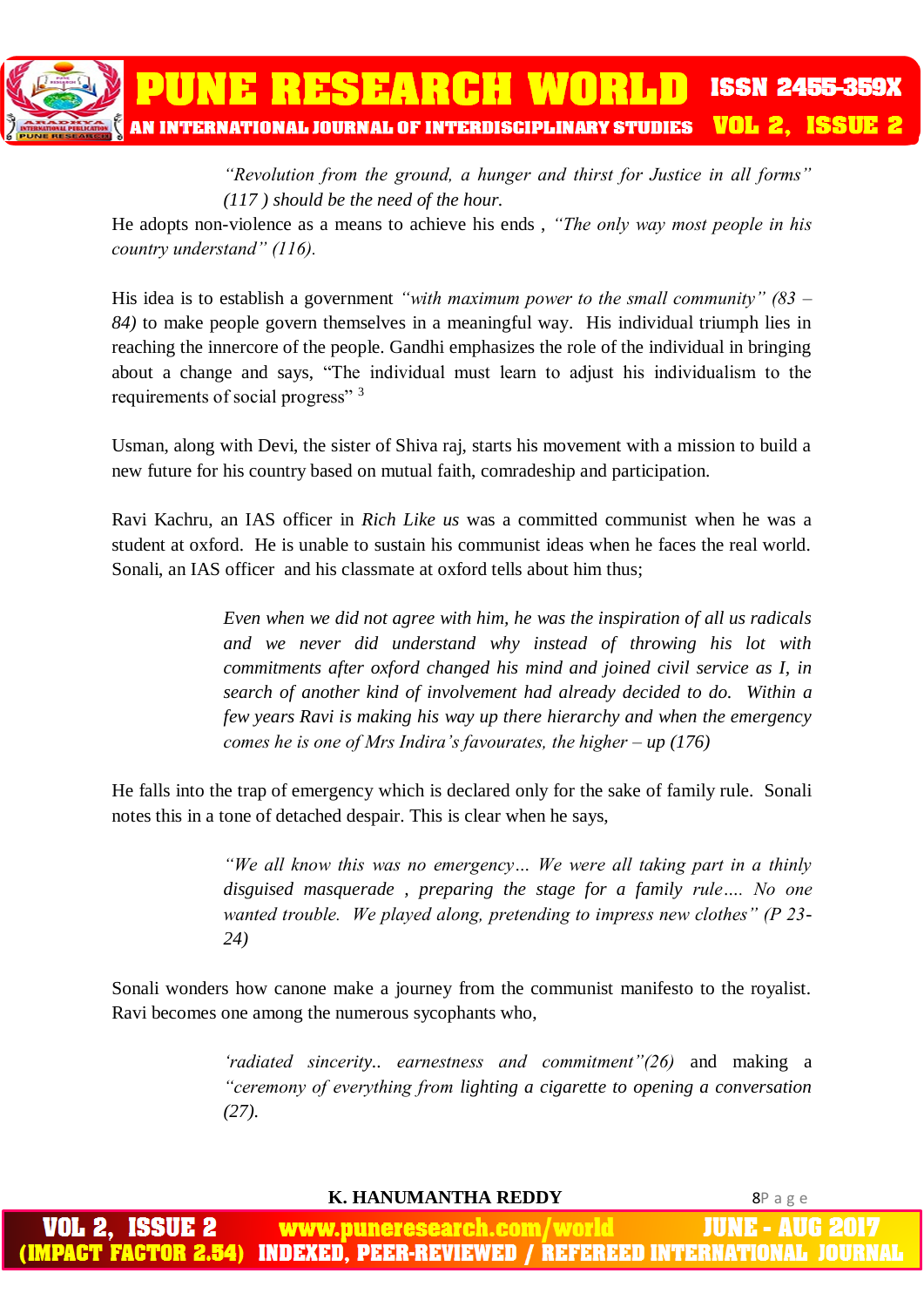Ravi steadily climbs up the professional ladder through his unquestioning loyalty to the PM. Being a Kashmiri like Nehru, he has an added claim for proximity with the reigning powers. He takes different sections of the society to congratulate the prime minister and involves actively in vacectomy operations. But it is Sonali who successfully infuses reason into him by constant questioning. Ravi realizes that there is truth in her argument and recognizes that emergency was promulgated only to cover different kinds of atrocities and prolong the family rule. Moreover, he frankly admits that everything has gone beyond him by the time he recognizes the fact.

Ravi is bold enough to plead for the rights of Rose, the second wife of Ram though he knows pretty well that Dev, the only son of Ram, maintains close connections with the High command. As a result of it, he is demoted to the post of joint secretary. His love for Sonali saves him from the degeneration, and ultimately she restores him to rationality and reason. By the end of the novel, he falls from political grace but attains maturity to be honest on a personal level.

In *Plans for Departure* , Henry Brewster, the District magistrate shows his genuine sympathy for the Indian struggle for freedom. His anti imperialistic attitude turns him into a solitary being, as his British colleagues, friends even his wife are unable to appreciate his deep concern for humanity. The British officers recognize his anti- imperialistic attitude and as a result, he is posted to a remote hill station. At the time of the execution of Khudiram, a radical Indian freedom fighter, he performs his duty with stoic detachment. His sense of commitment to justice alienates him from the Britishers.

The dissolution of the marriage between Henry and Stella is caused by their political differences. Having been brought up in awe of the British empire, Stella is easily despondent when Henry falls short of attracting lime light. His attempts for reconciliation become futile. His wretchedness can be discerned in these words, when he says,

> *"She did not even know what I meant by love and we certainly did not have it in common. Love must be one of the most unequal dispensations on earth" (178).*

Although Stella is recognized as *"the right wife who would be an asset to her husband's career", (71), h*is egalitarian beliefs in a changing world are incompatible with her imperial convictions. So Stella *"one day without a backward glance" (127)* reaches Robert Priyor, a British official in whom she finds regard for her views.

Fascinated and increasingly infatuated by Henry Brewster, a man *"Who suffered from philosophy and had chronic attacks of ruling conscience" (28),* Anna, a Danish spinster and the female protagonist, understands that he advocates freedom sincerely and insists that one

#### **K. HANUMANTHA REDDY** 9P a g e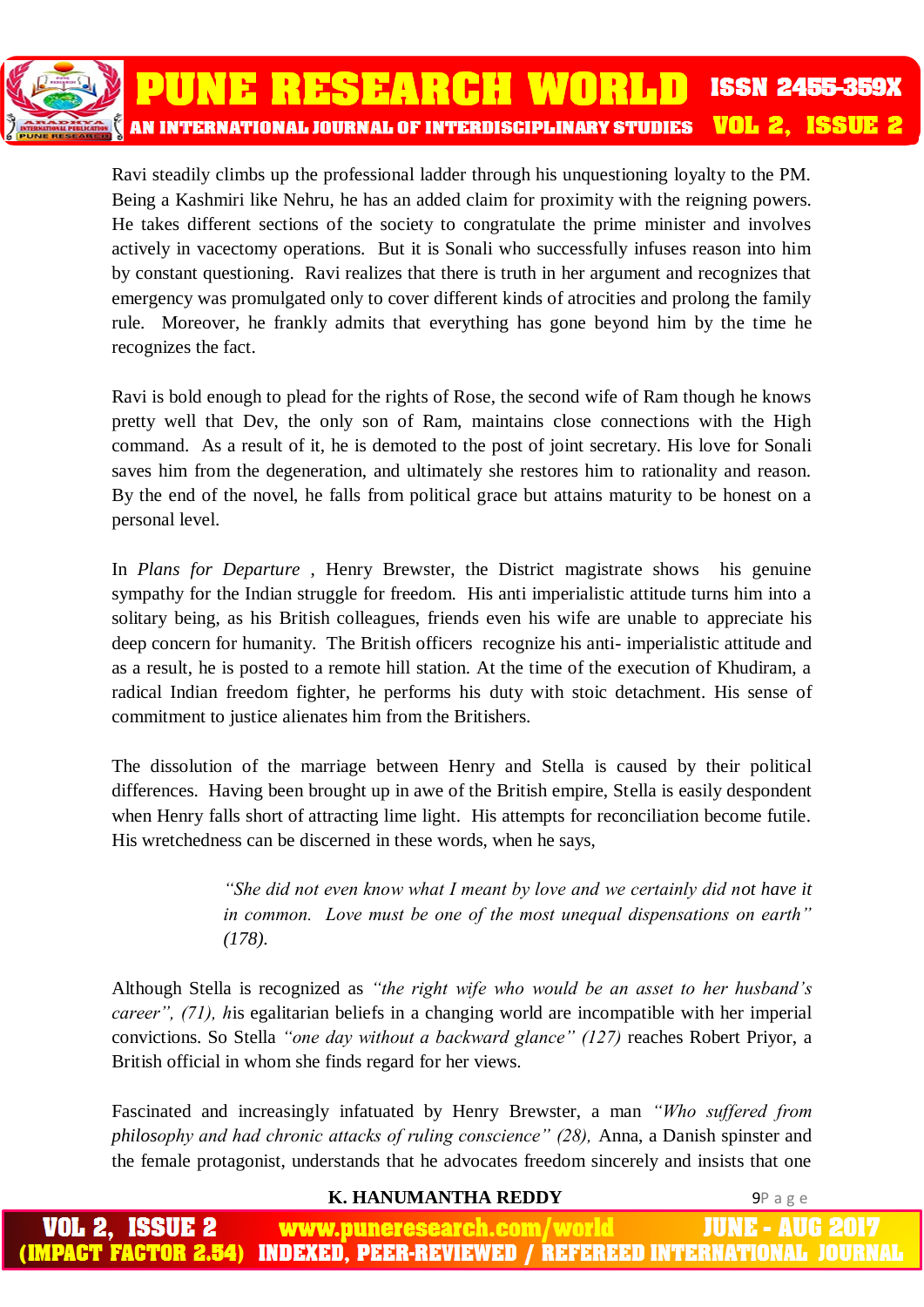

has to be human but not political. She takes on the mantle legacy of Henry and continues the same crusade for freedom in all spheres of human existence. Henry Brenster has tremendous faith in the concept of freedom and views all issues on the humanistic scale of values.

Bhushan Singh, in *Mistaken Identity,* is the only son of a federal Raja of Vijayagarh, a kingdom of the hundred villages in the Gangetic plain. On his return from America, he is arrested on the,

> *"charge of conspiracy to deprive the king, emperor of his sovereignty over India" (13)*

He is moved to prison where he meets nine others compatriots, and forms '*a study circle'* (21) along with them to tell his life story. He narrates and unfolds his unsuccessful love affair with a pretty Muslim girl, Razia that led to the outbreak of Hindu Muslim communal riots. He is haunted by his Muslim love Razia. Though he develops an intimate relation with a rich and flamboyant Parsi girl, Sylla, she fails to heal his wounds inflicted by his former love. In the words of the novelist,it is ,

> *"A very personal one of Bhushan Singh and his love affair with two women and his being almost haunted by his Muslim beloved" <sup>4</sup>*

Bhushan Singh finds ample time on his hands in his cell to ponder over what Satya Brat Singh calls 'Kafkaesque question'.

> *"His growth into man-hood is severely conditioned by this early inability to extricate himself to differentiate, see and recognize. Affluent at home and indulgent parents working out a cozy life for him are extensions of this womb – like protective and inhibitive shelter of childhood. This relates not to why he is in prison but why he is, what he is. The comprehensible imprisonment assumes Kafkaesque quest for identity in existence, 'Who knows why any of us is here? " <sup>5</sup>*

The mistaken identity, which leads him to imprisonment, ironically provides him much needed leisure and solitary state for introspection. He recognizes the spirit of independence of his, cell on the prisoners, who have the same goal of attaining freedom despite having contradictory ideologies. He develops close acquaintance not only with his fellow cellmates but also with the numerous freedom fighters outside the prison. He emerges as a champion of the weak and the down trodden. He marries the daughter of Yousuf, the communist leader with whom his mother forges a liaison which creates the most sensational scandal of the generation. At the end, he achieves his identity as well as freedom.

**K. HANUMANTHA REDDY** 10P a g e

| <b>VOL 2, ISSUE 2</b> | www.puneresearch.com/world | <b>JUNE - AUG 2017</b>                                                        |
|-----------------------|----------------------------|-------------------------------------------------------------------------------|
|                       |                            | (IMPACT FACTOR 2.54) INDEXED, PEER-REVIEWED / REFEREED INTERNATIONAL JOURNAL, |